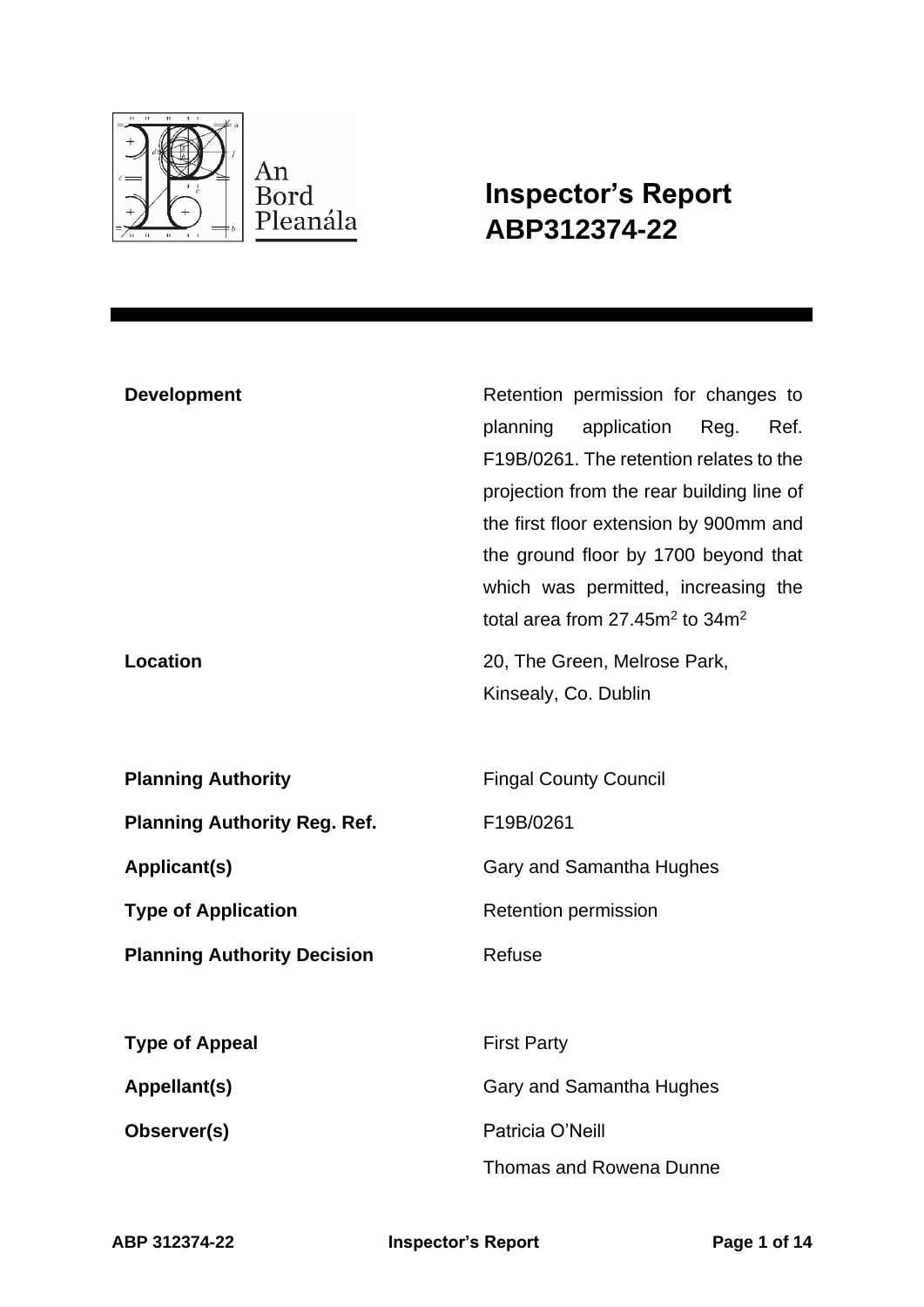**Date of Site Inspection** 14.04.2022

**Inspector** Mary Mac Mahon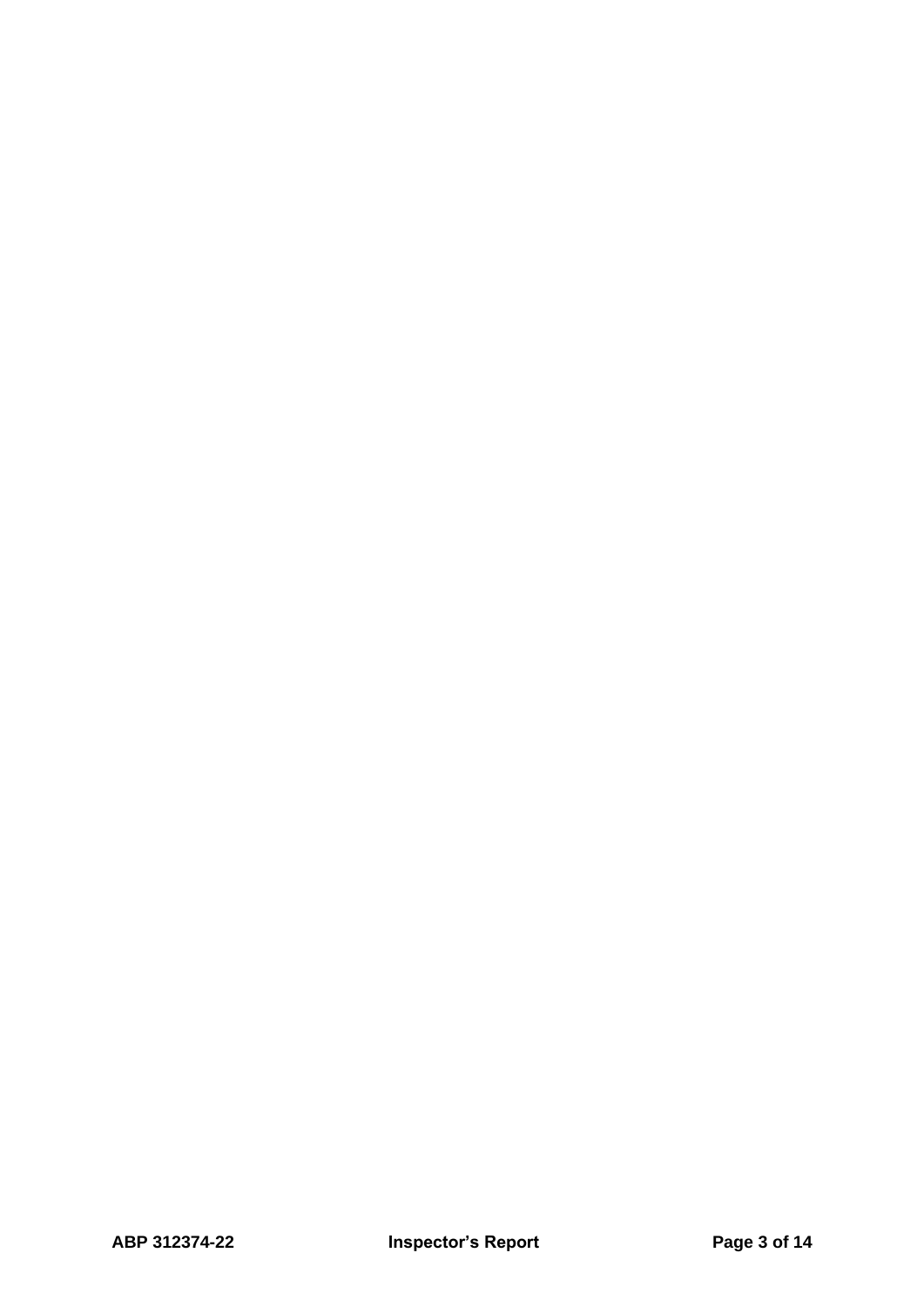## 1.0 **Site Location and Description**

 $1.1.$ The site is located in a residential estate in Kinsealy, Co. Dublin. The subject site is sited in a row of mainly semi-detached dwellings, overlooking a large green. It is one of a pair of semi-detached, two storey dwellings. The site is attached to No. 18, The Green and adjacent to No. 22, The Green, both observers to this First Party appeal. No.18 is to the north of the subject site and No. 22 is to the south of the subject site. No. 37 and No. 38, The Heights, back onto the development proposed to be retained. The site area is stated as 0.0185 ha and is approximately 6.7 metres wide. The remaining rear garden depth is approximately 6.4 metres. The extension is setback circa 0.95 metres from No. 22, The Green, consistent with the flank building line. The extension roof is hipped.

## 2.0 **Proposed Development**

- $2.1.$ The proposed development is the retention of a proportion of the completed part single and part two storey extension – circa 1.7 metres in depth at ground level and 0.9 metres in depth at first floor level. The additional area is stated as 6.58 square metres in area.
- $2.2.$ The ground floor extension is circa 4.9 metres in depth from the main rear wall. Please note that stated dimensions on the drawings are internal dimensions.
- $2.3.$ The first floor extension is circa 3.9 metres, in width and is the same depth (circa 4.9 metres) as the ground floor extension, on the southern side.
- $2.4.$ There is a window located at first floor on the western (rear) elevation. The rear garden depth is stated as approximately 6.6 metres. There are two plastic sheds in the rear garden.
- $2.5.$ Please note that the external dimensions referred to above are scaled by hand and are approximate only.

### 3.0 **Planning Authority Decision**

#### $3.1$ **Decision**

The planning authority refused for two reasons.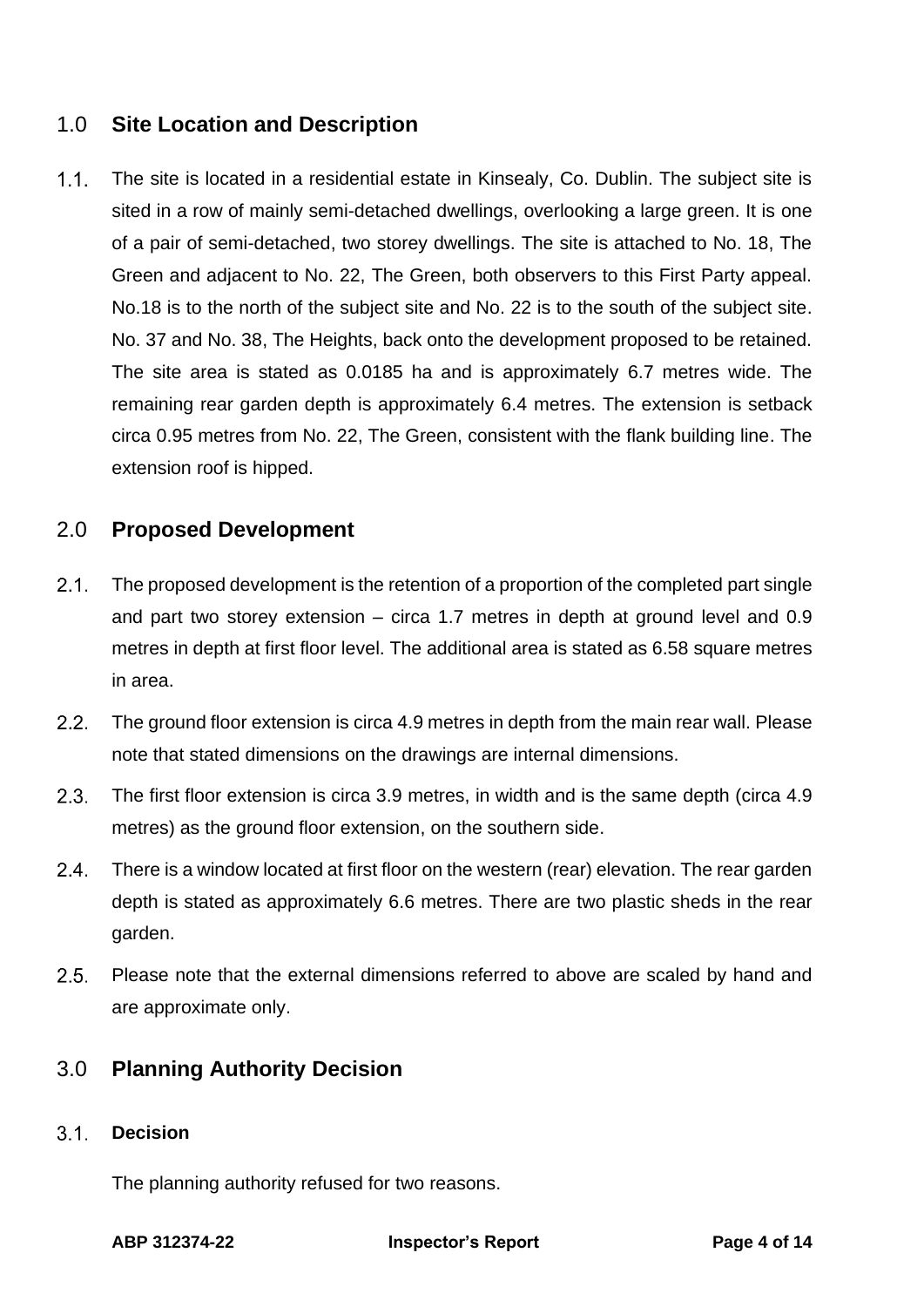- *(1) The development would contravene materially a condition attached to a previous permission for development on the site. The works seeking retention permission is at variance with condition no. 2 of Reg. ref. F19B/0261 which states that the proposed extension shall project no more than 3.5m from the rear building line of the existing dwelling. The development in its current form negatively impacts upon the residential amenity of the surrounding area in terms of overshadowing and overbearance and undermines the RS Zoning Objective. The development as such is not in accordance with the proper planning and sustainable development of the area.*
- *(2) The proposed development would set an undesirable precedent for other similar developments, which would in themselves and cumulatively be harmful to the residential amenities of the area.*

#### $3.2$ **Planning Authority Reports**

### Planning Report

The Planning Officer considered the planning history of the site, the zoning and development plan policy and other matters when assessing the application. The report notes that a number of submissions were made in relation to the development proposed to be retained. This included the prescribed body, the DAA which sought a noise insulation condition, should the permission be granted. Irish Water looked for the imposition of conditions in relation to drainage. Both observers made a submission on the application.

The Planning Officer noted the previous assessment of the permitted development and why it was considered necessary to reduce the first floor depth. This arose over concerns relating to the residential and visual amenity of the neighbouring properties. The report considers the current form of development on site and refers to the 45 degree rule and the impact on No. 22 in terms of overshadowing and overbearance. The Planning Officer recommended refusal of retention permission.

### Other Technical Reports

The Water Services Department recommended conditions.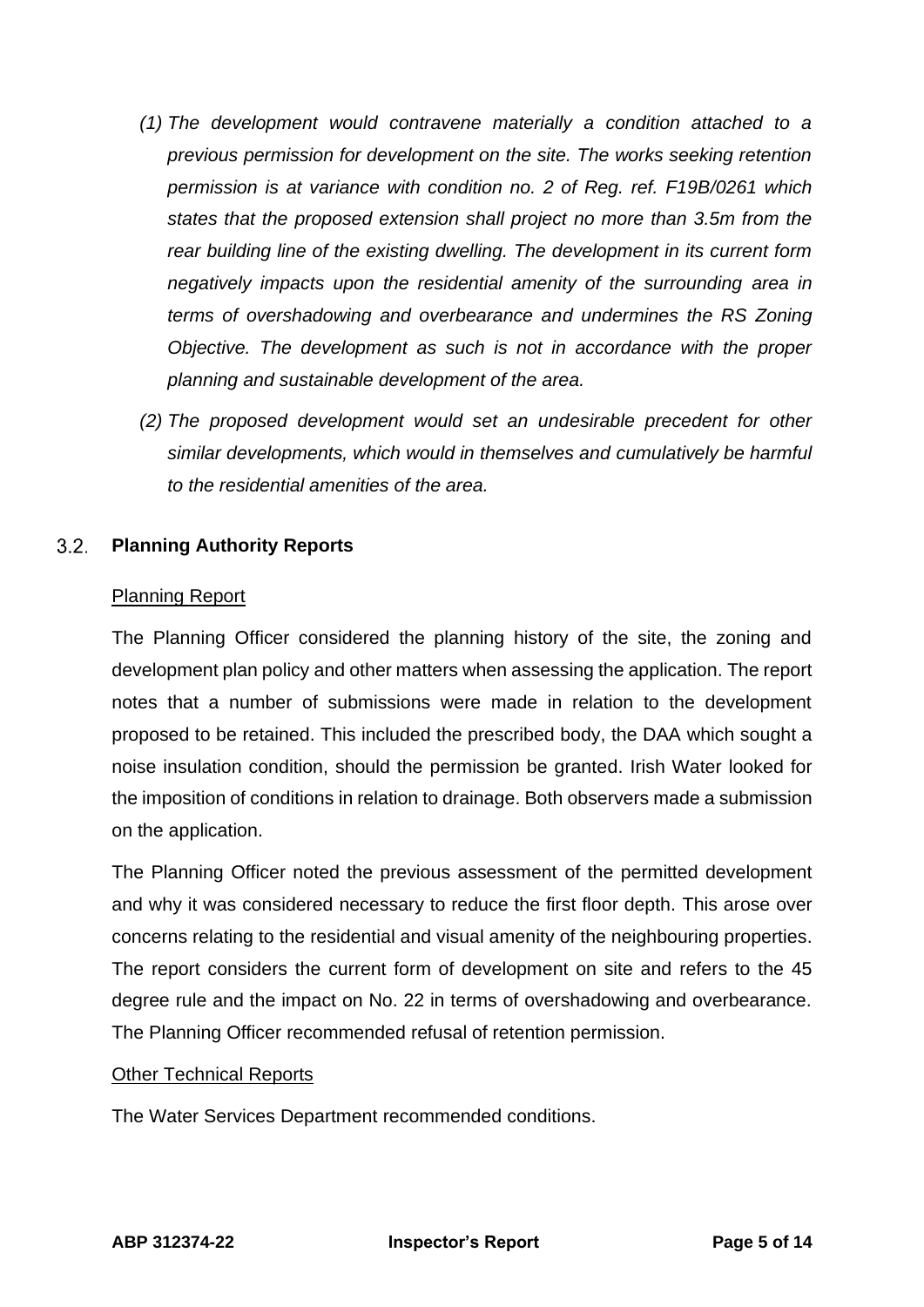### 4.0 **Planning History**

 $4.1.$ ABP 247657-20 F16B/0239 on the subject site.

> Planning permission for a part one and part two storey extension that extended to the southern side of the boundary was refused by An Bord Pleanála following third party appeal, for the following reason:

> "*Having regard to the pattern of development in the vicinity, and to the provisions of the current Development Plan for the area, it is considered that the proposed development, by reason of its two storied nature to the side of the existing house, and its proximity to the mutual boundary with the adjoining property to the south, would be overbearing and would seriously injure the residential amenities of this property, and would conflict with the provisions of the Development Plan, and in particular with objectives DMS28 and DMS29, which require separation distances between the side walls of houses of at least 2.3 metres, in order to allow for adequate maintenance and access. The proposed development would, therefore, be contrary to the proper planning and sustainable development of the area."*

> That application was 2.7 metres in depth, internally measured and stepped out beyond the southern flanking wall of the existing dwelling.

4.2 F19B/0261 (permitted 21.11.2019) on the subject site

The Planning Officer noted that the proposed development had been amended from the application that was refused so as all works are to the rear of the existing dwelling. Therefore the proposed development would not be visually obtrusive or prominent. The depth of the first floor extension was stated as 4.3 metres. The Planning Officer considered the proposed development could give rise to overshadowing of No. 22, The Green. Therefore, Condition 2 was imposed to limit the projection to 3.5 metres in depth. The northeastern quarter of the ground floor remained undeveloped. A window is shown in the northern elevation as well as the eastern elevation at first floor level. No condition refers to this window. This window appears to serve an en-suite.

### 4.3 FS5/043/21 on the subject site

This sought a Declaration of Exemption for the development to be retained. It found that the works were development and not exempted development. This was due to the contravention of Condition 2 of F19B/0261, which limited the projection to 3.5 metres.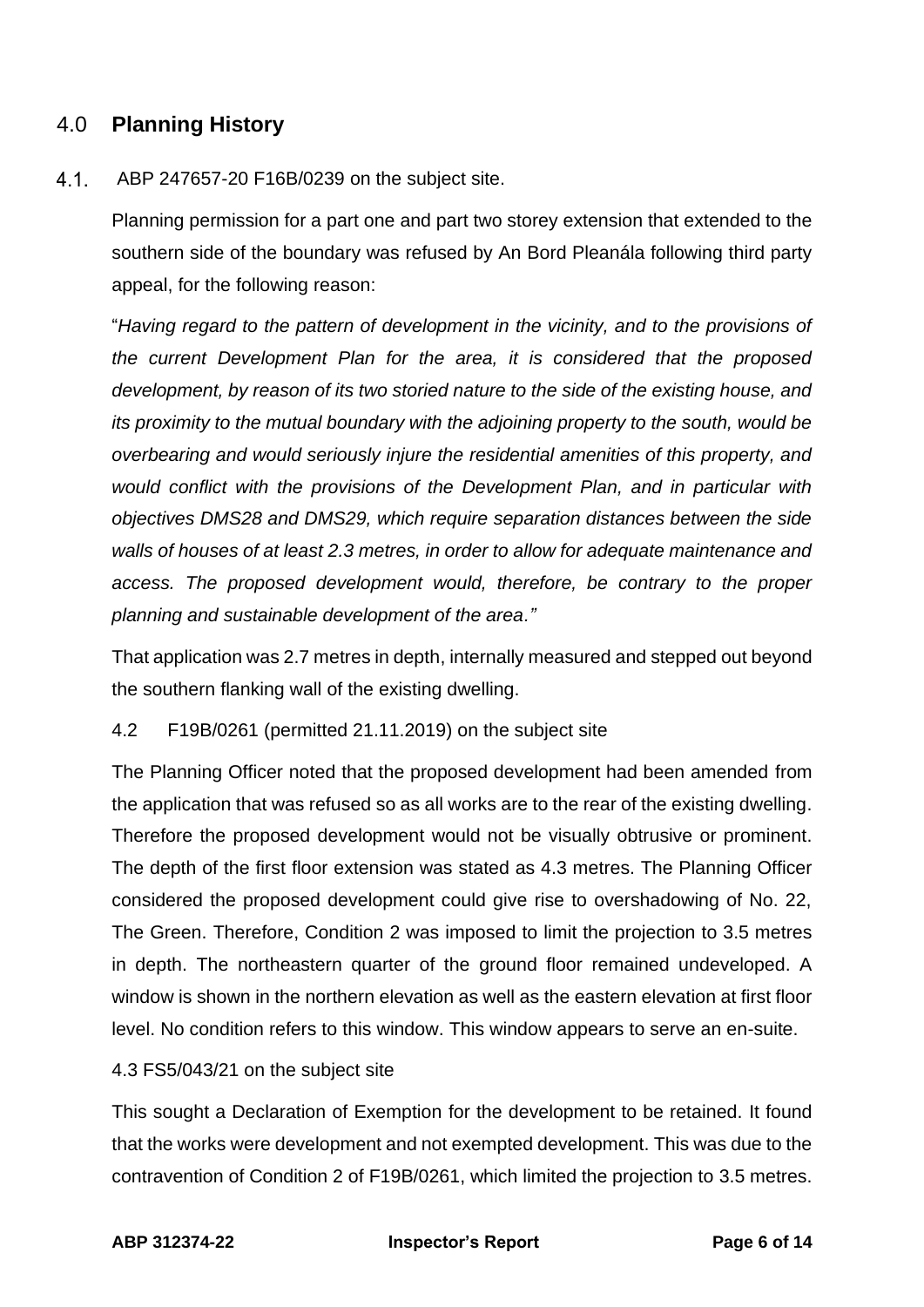# 5.0 **Policy and Context**

#### $5.1$ **Development Plan**

The current development plan is the *Fingal Development Plan 2017-2023*. The site is zoned 'RS', the objective of which is to '*Provide for residential development and protect and improve residential amenity.'*

There are a number of development plan policies which relate to residential extensions in the development plan. The plan states:

*"The need for people to extend and renovate their dwellings is recognised and acknowledged. Extensions will be considered favourably where they do not have a negative impact on adjoining properties or on the nature of the surrounding area.*"

*Objective PM46 Encourage sensitively designed extensions to existing dwellings which do not negatively impact on the environment or on adjoining properties or area."*

In relation to first floor rear extensions:

"*First floor rear extensions will be considered on their merits, noting that they can often have potential for negative impacts on the amenities of adjacent properties. The Planning Authority must be satisfied there will be no significant negative impacts on surrounding residential or visual amenities. The following factors will be considered:*

*• Overshadowing, overbearing and overlooking, along with proximity, height and length along mutual boundaries.* 

*• Remaining rear private open space, and its usability.*

*• External finishes and design, which shall generally match the existing.* 

*Ground floor rear extensions will be considered in terms of their length, height, proximity to mutual boundaries and remaining usable rear private open space. Side extensions will be evaluated against proximity to boundaries, size and visual harmony with existing (especially front elevation), and impacts on residential amenity. First floor side extensions built over existing structures and matching existing dwelling design and height will generally be acceptable. Though in certain cases a set-back of an*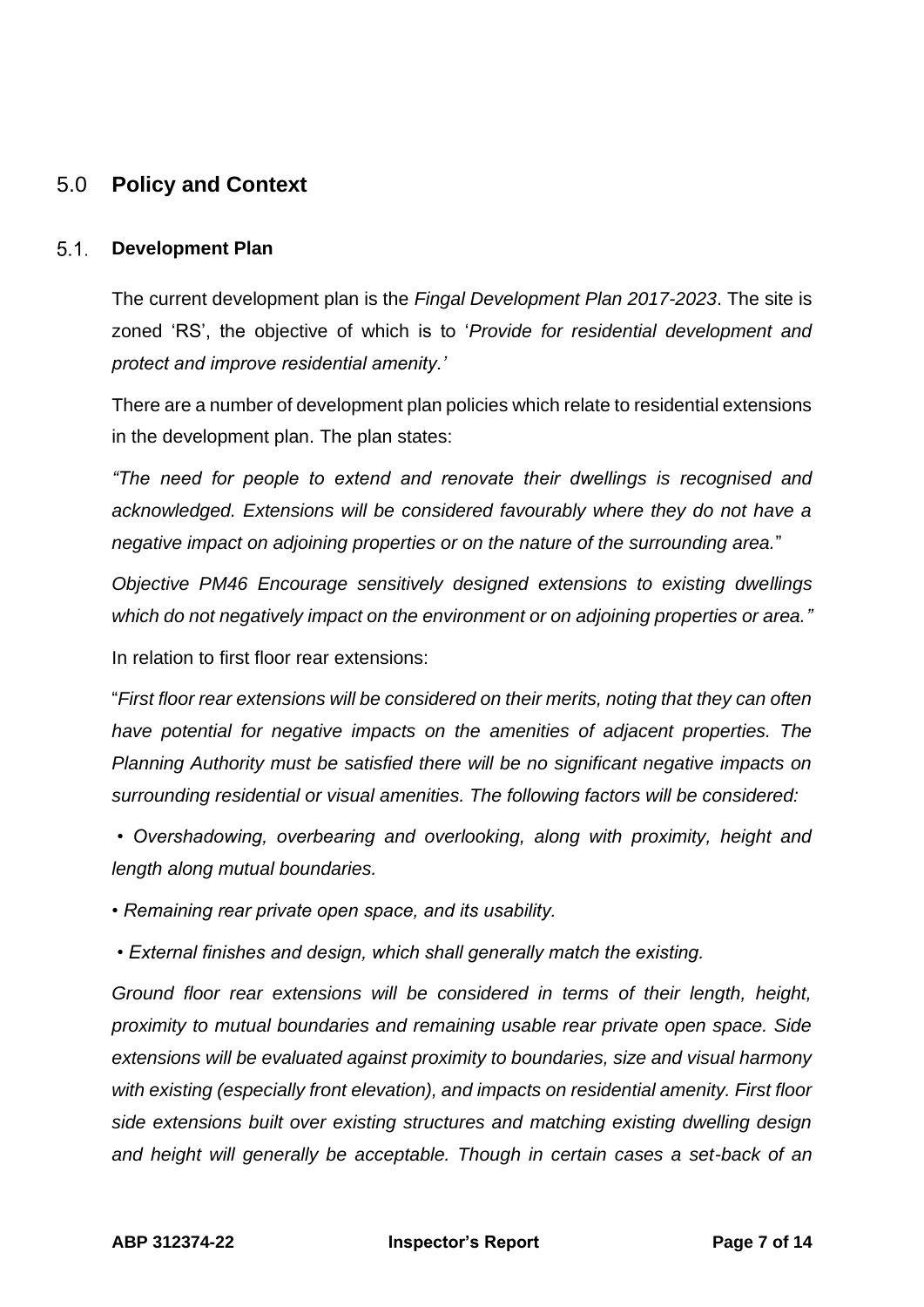*extension's front facade and its roof profile and ridge may be sought to protect amenities, integrate into the streetscape and avoid a 'terracing' effect. External finishes shall generally match the existing.*

*Roof alterations/expansions to main roof profiles, for example, changing the hip-end roof of a semi-detached house to a gable/'A' frame end or 'half-hip', will be assessed against a number of criteria including:*

*• Consideration and regard to the character and size of the structure, its position on the streetscape and proximity to adjacent structures.*

*• Existing roof variations on the streetscape.*

*• Distance/contrast/visibility of proposed roof end.* 

*• Harmony with the rest of the structure, adjacent structures and prominence.*

"*Objective DMS28: A separation distance of a minimum of 22 metres between directly opposing rear first floor windows shall generally be observed unless alternative provision has been designed to ensure privacy. In residential developments over 3 storeys, minimum separation distances shall be increased in instances where overlooking or overshadowing occurs*."

#### $5.2<sub>1</sub>$ **Natural Heritage Designations**

The development proposed to be retained is not of a nature where natural heritage areas would be affected and no appropriate assessment issues arise.

#### $5.3.$ **EIA Screening**

The development proposed to be retained does not come within a class for Environmental Impact Assessment and so no EIA screening is required.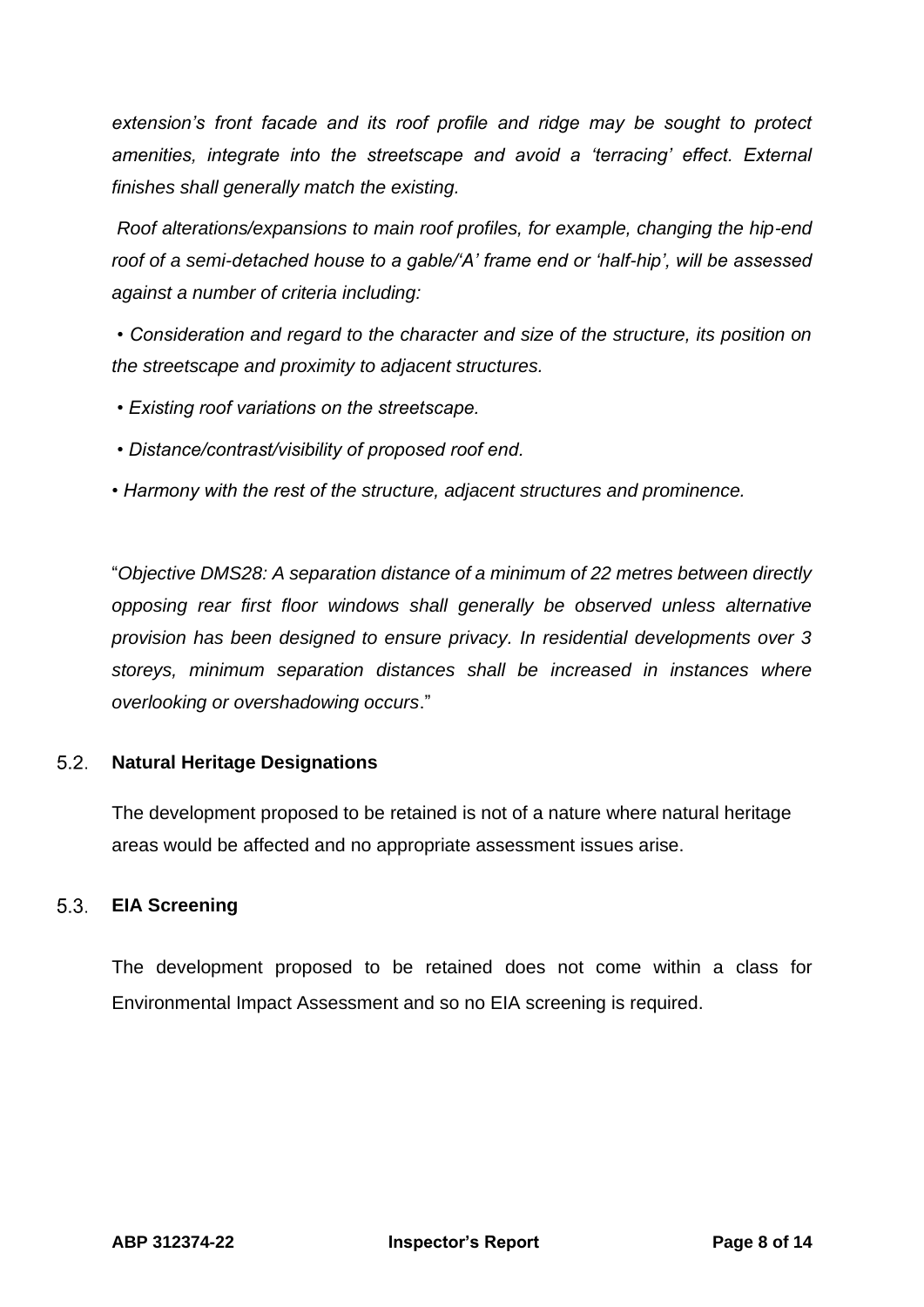## 6.0 **The Appeal**

#### $6.1.$ **Grounds of Appeal**

The appeal has been submitted by the First Party's agent, James M. Briscoe, Architect and is accompanied by a letter from the First Party.

- The purpose of the application is to retain the development as constructed. A misunderstanding arose in the relation to the development permitted.
- In reference to the requirement for a 22 metre separation distance, the appellant states that there is no direct overlooking of opposing two storey development.
- The amount of rear private open space remaining exceeds 42 square metres, which exceeds the requirements for the size of remaining private open space following the development of an extension to a dwelling house (which is 25 square metres), as set out in the Planning and Development Regulations, 2001 as amended.
- The appellant notes that save for Condition 2 of F19B/0261, the development to be retained would generally comply with the size of development allowed under Class 1 of Schedule 2, Part 1 of the Regulations. The development is less than 40 square metres in area.
- The development is due north of No.22 The Green, so it will not be affected in terms of daylight and sunlight.
- 2.2.17 of the BRE Site layout and Planning for daylight and sunlight is referred to and it is stated that as the centre of the window lies outside the 45 degree angle on elevation, the impact is likely to be small.
- The first floor window is 2 metres from the party boundary with No. 18, The Green. This comes within the limitations as set out in the Planning and Development Regulations, 2001 as amended.
- Drawings are submitted referring to the 45 degree rule and shadow.
- Precedent cases are cited F05B/0225 15 The Close, Melrose Park, F09B/0030 – 17 Aspen Drive, Drinan and F07B/0082 25 Aspen Drive , Drinan.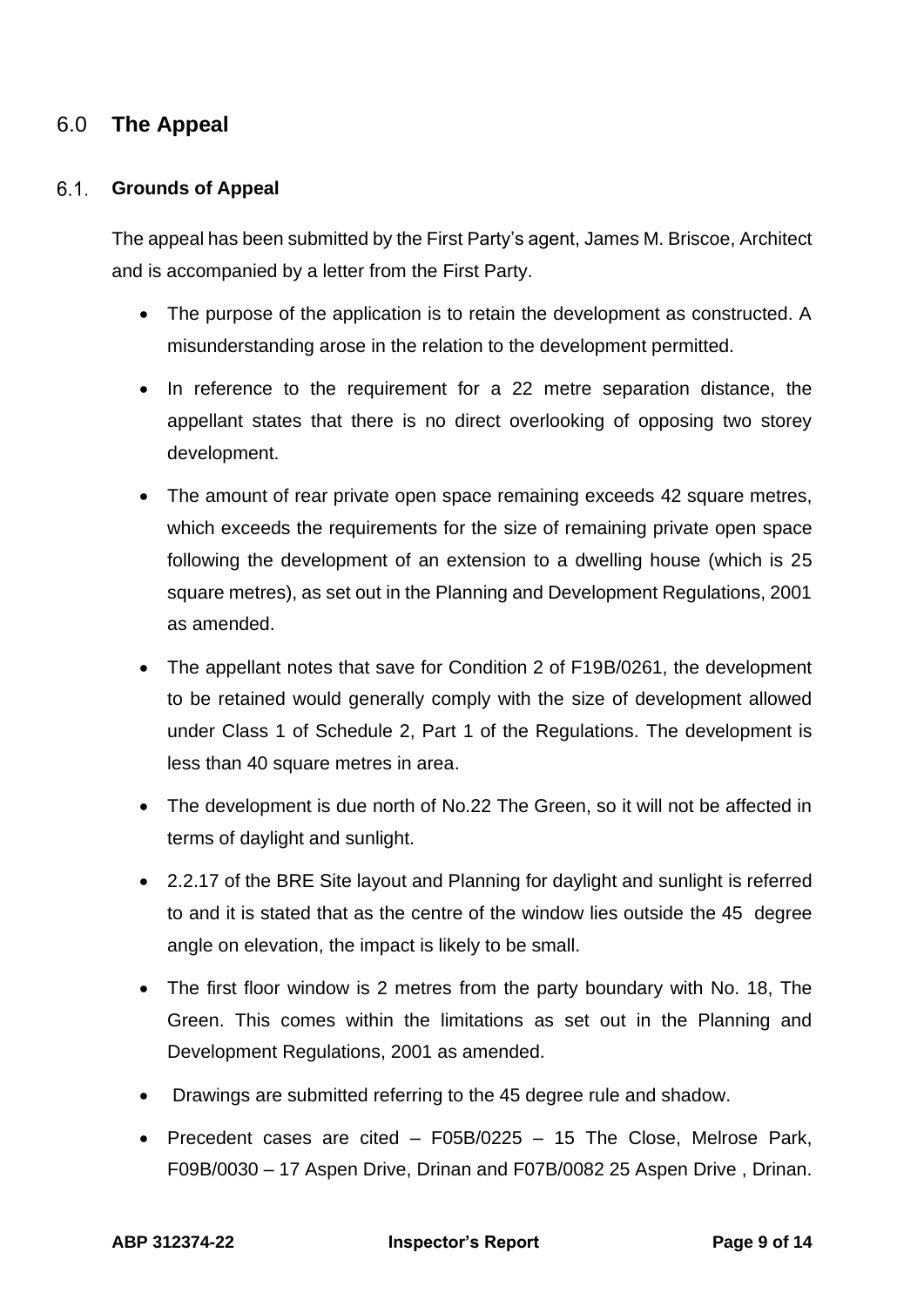• The letter from the appellants giver further detail on the circumstances surrounding the development.

#### $6.2.$ **Planning Authority Response**

• The planning authority had no further comment on the appeal, save for in the event of a grant of permission, that a financial contribution be attached in the order.

#### $6.3.$ **Observations**

Two observations were received. The first was submitted by Feargall Kenny, on behalf of Ms. Patricia O' Neill of 22, The Green, Melrose Park and the occupant of the dwelling to the south of the subject site. The second observation is from Thomas and Rowena Dunne, of 18, The Green Melrose Park and the occupants of the dwelling to the north of the subject site.

The grounds of Ms. Patricia O' Neill can be summarised as follows:

- Ms. O'Neill did not appeal the grant of permission on site, because of the requirement to reduce the depth of the first floor extension. The Section 5 Declaration confirmed that the development required planning permission and is unauthorised. The First Party should not benefit from their actions.
- The loss of residential amenity for Ms. O'Neill relate to visual obtrusion and overbearance. Some level of overshadowing would arise. The depth of the first floor is 4.7 metres when measured externally. A loss of daylight has occurred, particularly in the evenings. The value of her property has depreciated.
- The new window permitted under F19B/0261 overlooks the property.
- Photographs are attached.

The grounds of Thomas and Rowena Dunne observation can be summarised as follows:

• The development to be retained is unauthorised.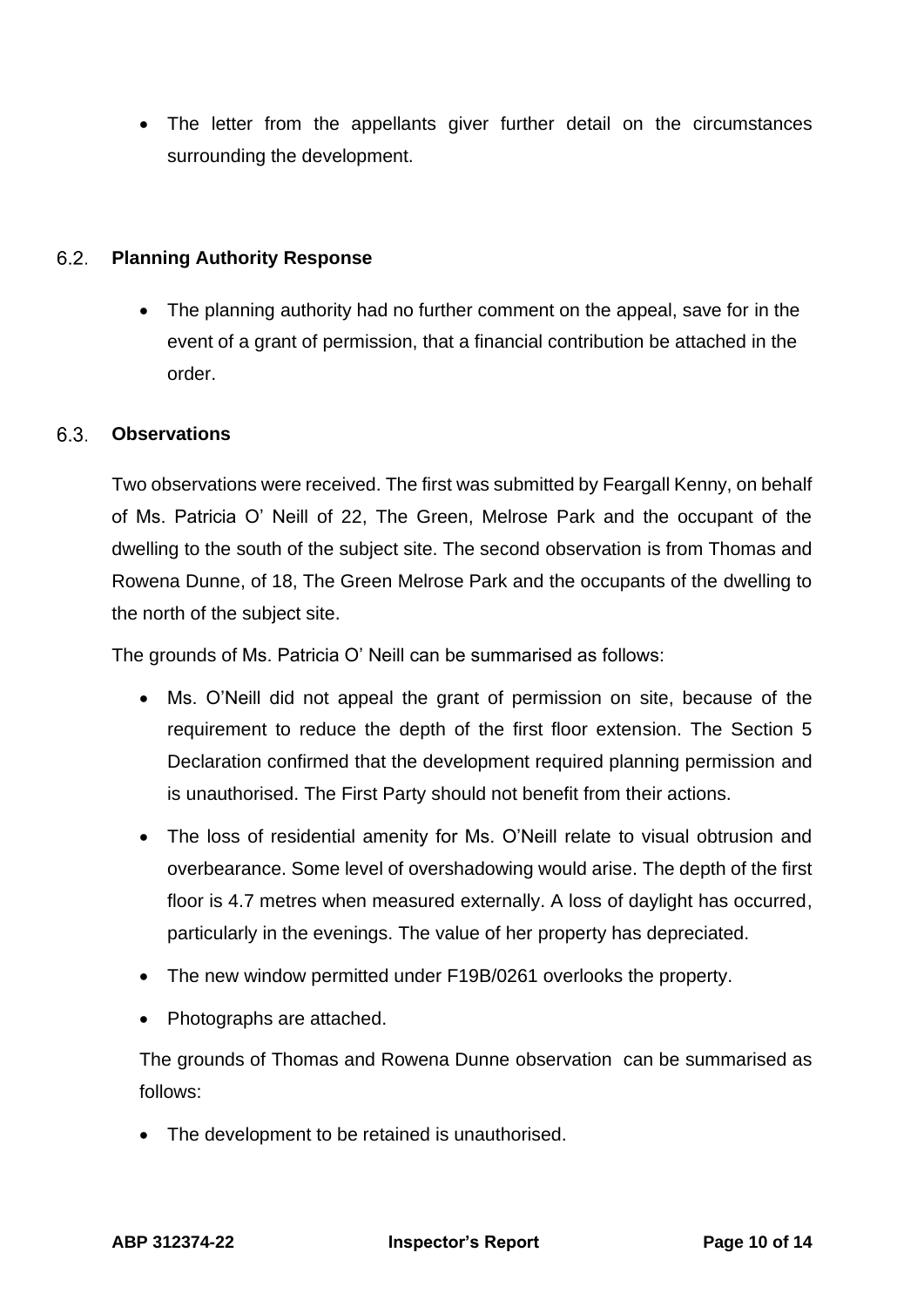- It negatively impacts on the residential amenity of thier home in terms of overshadowing and overbearance, contrary to the objective of the residential zoning, which requires these to be protected.
- Photos taken on 16<sup>th</sup> January, 2022 demonstrate the degree of overshadowing which the first floor extension creates.
- Precedent cases cited are not similar in aspect nor overlooking.
- The grant of permission under F19B/0261 was considered reasonable.
- A grant of permission for the proposed development would set an undesirable precedent.

#### $6.4.$ **Further Responses**

No further responses are on the file.

### 7.0 **Assessment**

- $7.1.$ The development proposed to be retained is larger than that permitted. I have examined the drawings which have been provided for F19B/0261 and checked the online file in the planning authority. The first floor plan drawing, PP.4.4 shows the internal floor length as being 4.4 metres. The ground floor plan is shorter on the north-easter quarter, consistent with the drawings submitted with the current application.
- $7.2.$ There is no disagreement that the development as constructed is unauthorised. The issue to be assessed, in my opinion, are the impacts the additional development creates.
- $7.3.$ The First Party makes the case that the size of the development generally comes within the scope of the scale of development that would be deemed exempted development, save for the particular condition (Condition 2) of F19B/0261 which provides an express limitation on the depth of the first floor.
- $7.4$ I have examined Class 1 of Schedule 2 of the Planning and Development Regulations, 2001 as amended. This allows for a development of 12 square metres in size in a semi-detached dwelling. Any above ground floor development shall not be less than 2 metres from any party boundary. In addition, any above ground floor window shall not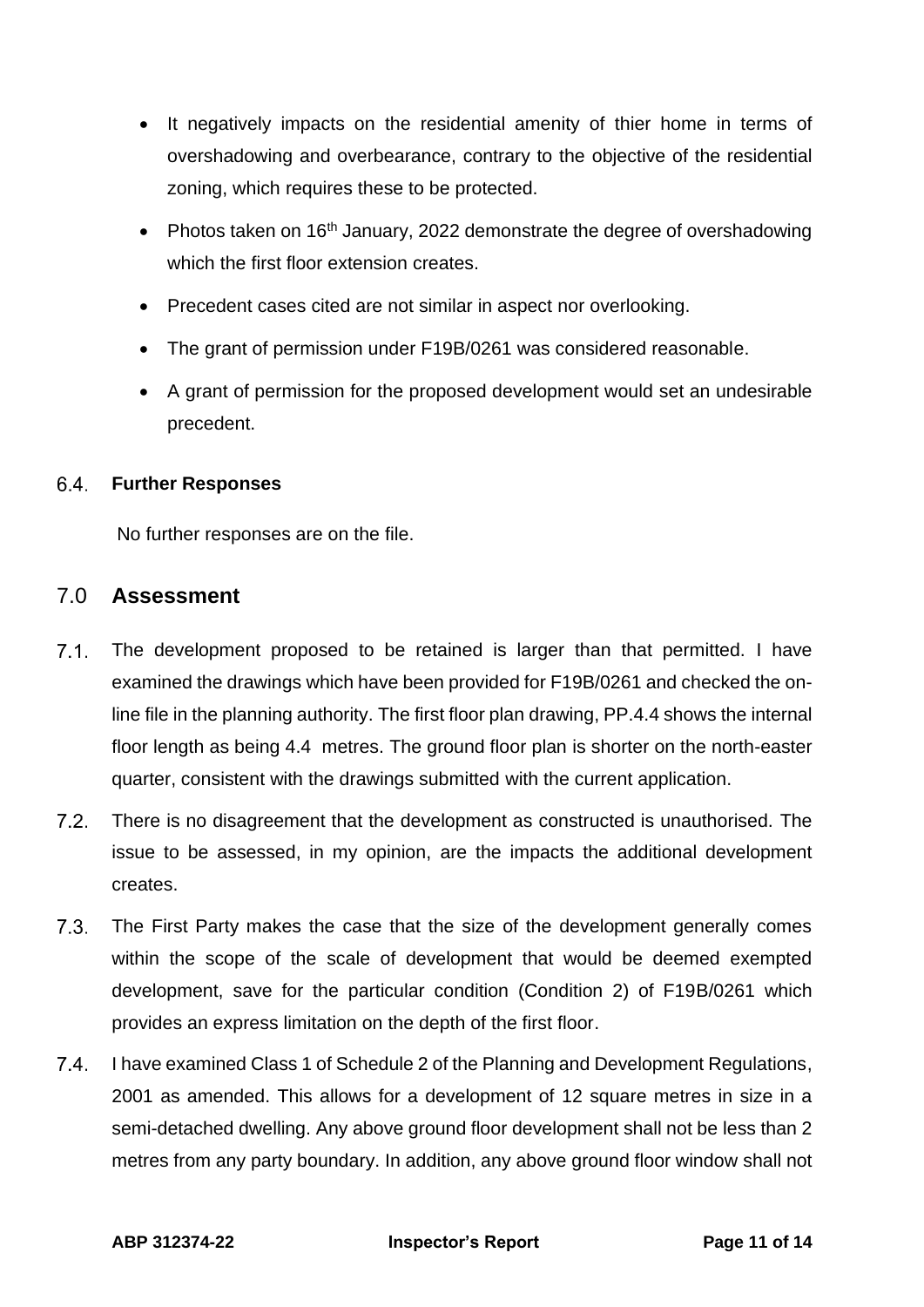be 11 metres from the boundary it faces. Therefore, irrespective of the planning authority's decision not to consider the matter further than Condition 2 of F19B/0261, the development proposed to be retained would not comply with the conditions and limitation of Class 1, due to proximity to boundaries.

- $7.5.$ The ground floor of the development to be retained has been constructed so that it is flush with the new rear building line. There are no windows on the flanking walls of the extension. The overall internal area of the ground floor is circa 22.4 square metres. I am satisfied that the 'squaring off' of this element does not give rise to a significant loss of residential amenity to No. 18, The Green.
- $7.6.$ The first floor extension is located on the southern section of the extension. It is no closer to No. 18 than previously permitted but is longer in depth. The photographs provided by the observers, the Dunnes, clearly show the overshadowing impact of the development to be retained, during the time of year when shadows are longer in the winter months. The photographs also provide a baseline situation, prior to any extension, when one compares the shadows experienced by No.16, The Green, to No. 18, The Green. The photographs are taken from 12:42 to 16:10 on 16.01.2022.
- $7.7.$ The shadows demonstrate that at this time of year, the majority of the windows in No. 18 are in shadow from the development proposed to be retained. I would suggest that had the development been completed in accordance with its permission, the extent of shadowing of the windows and patio of No. 18 would be broadly similar.
- $7.8$ The impact on No. 22, which is south of the subject site is also shown in photographs from the observer. The flanking wall of the extension has not been rendered. As a result, none of the radiance i.e., reflected light, that the wall would bring to No. 18, has been achieved, which would help offset loss of light, if this rendering had been completed. The wall is setback a metre from No. 22. The wall increases privacy to the patio area beside the door. Therefore, I am satisfied that the overbearance of the extension is moderated by the increase in privacy and the completion of the render would help to restore daylight levels to. No. 22.
- $7.9.$ The ground floor window in the existing flanking wall is larger than that shown on the plans. However, it serves a utility room and I am satisfied no overlooking arises from this non-habitable room.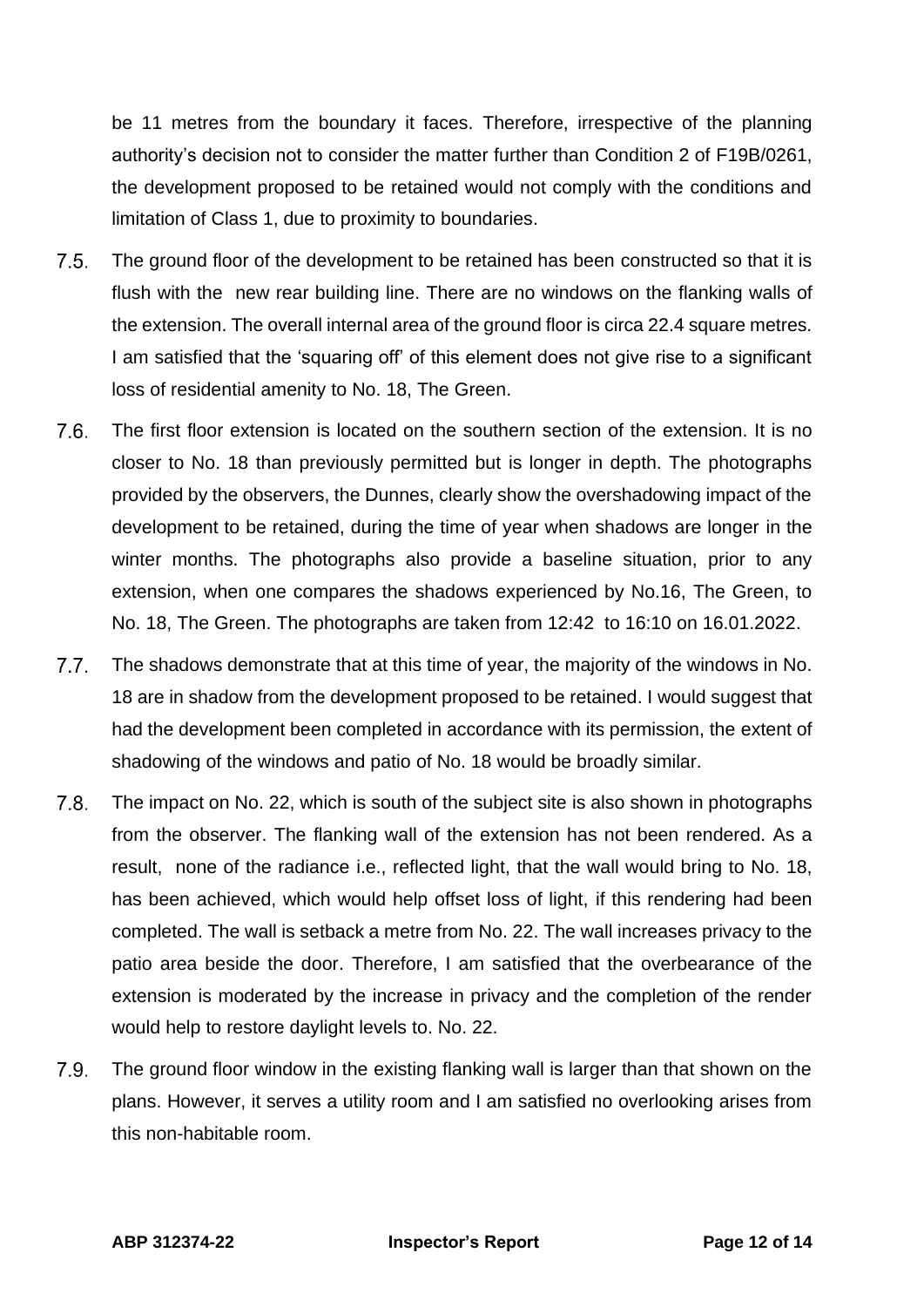- 7.10. In relation to the dwellings on the Heights which are set at an angle to The Green, notwithstanding the closer distance of the first floor window to the western boundary, I do not consider that the overlooking to be much greater, beyond that already permitted.
- 7.11. I can understand that the observers would be aggrieved that the applicants would benefit from failing to comply with the rules of the system and that this would undermine the planning system. However, in my opinion, the issue of proportionality must also come into play – the degree of harm which the development as constructed would give rise to relative to the remedy. I am satisfied that while the development to be retained has given rise to a worsening of effects, that the majority of the effects would come about if the development was completed as originally conditioned.
- The planning authority's second reason for refusal, relates to the undesirable precedent a grant of permission for similar developments. The planning authority is an enforcement authority and has concerns that the decision would encourage more unauthorised development. An Bord Pleanála has no remit in enforcement and has to assess the appeal on its own merits.

### 8.0 **Recommendation**

 $8.1.$ I am therefore, recommending a grant of permission.

### 9.0 **Reasons and Considerations**

Having regard to the residential zoning of the site under the Fingal Development Plan 2017-2023, planning history of the site, the extent of development to be retained and the impacts on residential amenity of properties in the vicinity of the site, it is considered that the development proposed to be retained would not seriously injure the residential or visual amenities of the area. The development proposed to be retained would, therefore be in accordance with the proper planning and sustainable development of the area.